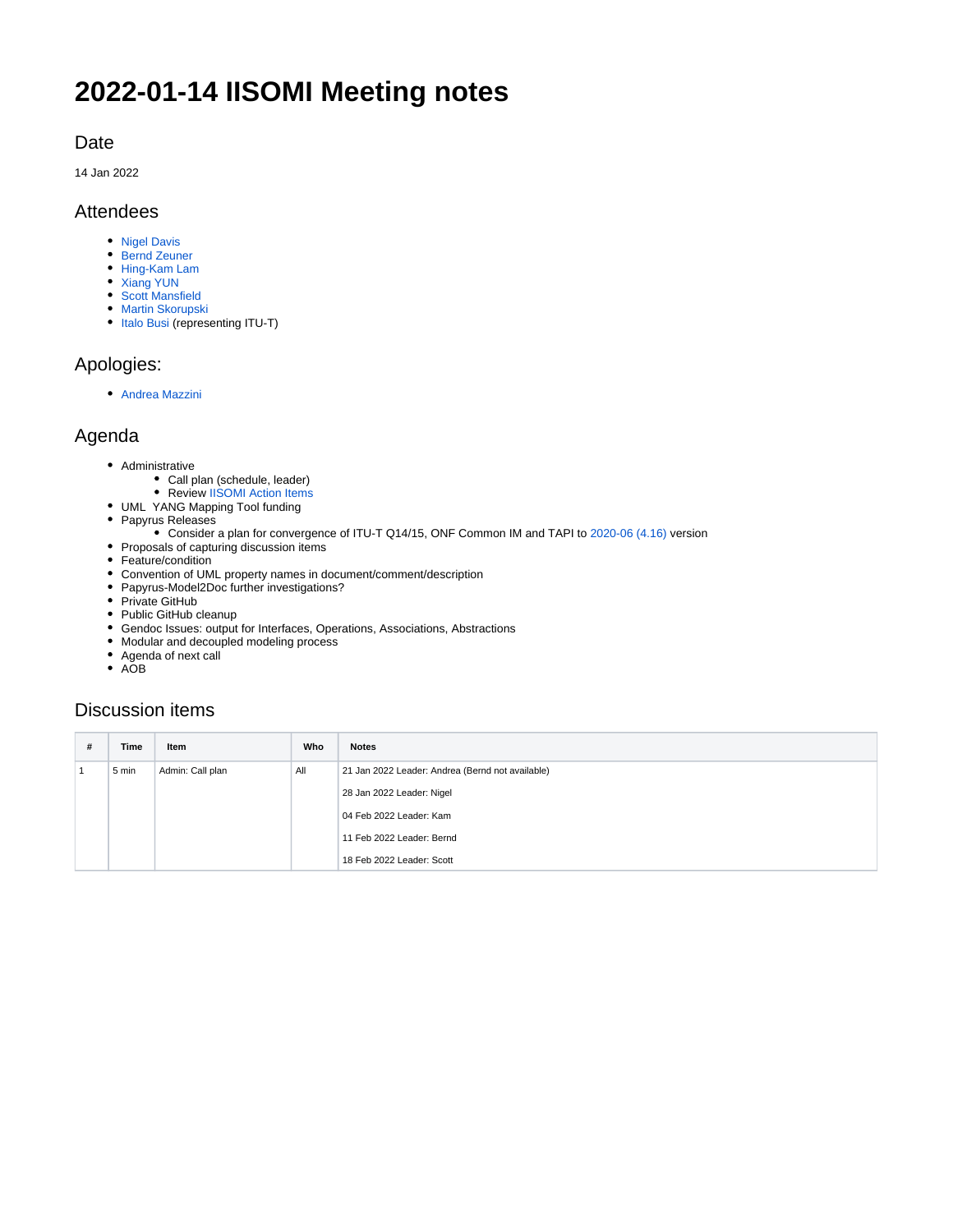| $\overline{2}$ | $10 \text{ min}$ | Admin: IISOMI Action Items st<br>atus | All               | <b>IISOMI Action Items review (every meeting)</b>                                                                                                                                                                                                                                                   |
|----------------|------------------|---------------------------------------|-------------------|-----------------------------------------------------------------------------------------------------------------------------------------------------------------------------------------------------------------------------------------------------------------------------------------------------|
|                |                  |                                       |                   | Action items done                                                                                                                                                                                                                                                                                   |
|                |                  |                                       |                   | <b>Refreshed Action Items</b>                                                                                                                                                                                                                                                                       |
|                |                  |                                       |                   | $\blacktriangledown$<br>Andrea Mazzini 21 Jan 2022 Create a Guideline/Tooling wiki page(s) for listing the tasks                                                                                                                                                                                    |
|                |                  |                                       |                   | $\blacktriangledown$<br>Scott Mansfield 18 Feb 2022 To take the gendoc examples from the guidelines and perform regression test.<br>• Also decide on version of gendoc and Papyrus<br>• Version for initial regression test is p2020-06                                                             |
|                |                  |                                       |                   | Scott Mansfield 18 Feb 2022 To investigate why none of the < <cond>&gt; is retrieved from the model (confirm with Andrea<br/><math>\blacktriangledown</math></cond>                                                                                                                                 |
|                |                  |                                       |                   | Mazzini<br>• Andrea indicated the had attempted to apply analogous rules to member-end to include other properties. Andrea<br>tried various techniques to get client and supplier but with no success<br>• Probably need to review the UML metadata<br>• Andrea was able to print the target string |
|                |                  |                                       |                   | $\blacktriangledown$<br>Scott Mansfield 18 Feb 2022 To investigate how to get client and server values for an abstraction association for gendoc.<br>• From 2021-12-03 IISOMI Meeting Minutes                                                                                                       |
|                |                  |                                       |                   | Nigel Davis 21 Jan 2022 determine what Jira form structure etc. ONF can create IISOMI. Provide example/detail etc. for<br>$\blacktriangledown$<br>discussion.                                                                                                                                       |
| 3              | <b>Omin</b>      | UML YANG Mapping Tool                 | Martin            | <b>O-RAN cooperation</b>                                                                                                                                                                                                                                                                            |
|                |                  | funding                               |                   | October 1: O-RAN policy has changed collaboration rules. (O-RAN Alliance is registered in Germany)                                                                                                                                                                                                  |
|                |                  |                                       |                   | October 15: Martin Skorupski checked with O-RAN the tooling funding status. There is hope, not dead, but not moving either.                                                                                                                                                                         |
|                |                  |                                       |                   | Martin Skorupski 19 Nov 2021 Get a written statement from O-RAN leadership on state of tooling funding's                                                                                                                                                                                            |
|                |                  |                                       |                   | November 19 discussion: Martin reported on the progress of requesting funding from O-RAN for UML-YANG tooling. The<br>proposal will be up for voting in O-RAN.                                                                                                                                      |
|                |                  |                                       |                   | • Martin Skorupski 21 Jan 2022 To update on the progress in O-RAN of getting approval of an O-RAN project on UML-<br>YANG tooling                                                                                                                                                                   |
|                |                  |                                       |                   | INFO: Tracy van Brakle publish a document as proposal for O-RAN TSC<br>https://oranalliance.atlassian.net/wiki/download/attachments/2211414051/ATT.2021.11.30-WG10-IM-<br>DM_Tooling_Informational_Report-v00.02.docx?api=v2                                                                        |
| 4              | 2 <sub>min</sub> | Papyrus Releases                      |                   | Papyrus Releases                                                                                                                                                                                                                                                                                    |
|                |                  |                                       |                   | • Consider a plan for convergence of ITU-T Q14/15, ONF Common IM and TAPI to 2020-06 (4.16) version<br>• Prior discussion: IISOMI 2021-09-24 Meeting Minutes<br>• Reaffirmed the need to explore 2020-06 (4.16) version                                                                             |
|                |                  |                                       |                   | November 19 discussion: The TR-512 v1.5 Core model was developed using Eclipse 2019-09. It the model can migrate to<br>2020-06 seamlessly, Q14/15 might move G.7711 v4.0 (12/2021 consent) also to Eclipse 2020-06. To verify the seamless<br>migration:                                            |
|                |                  |                                       |                   | • Nigel Davis 14 Jan 2022 Try to move TR-512 v1.5 core model to 2020-06 (4.16) Eclipse<br>• Hing-Kam Lam Try to move TR-512 v1.5 core model to 2020-06 (4.16) Eclipse                                                                                                                               |
|                |                  |                                       |                   | 2021-12-03:                                                                                                                                                                                                                                                                                         |
|                |                  |                                       |                   | • from Kam - diagrams from TR-512 v1.5 core model on 2020-06 (4.16) Eclipse looks fine<br>proposal for next week ITU-T: IISOMI moves to 2020-06, because gen-doc works find<br>• TAPI will follow after some tests will be done by Andrea Mazzini                                                   |
|                |                  |                                       |                   | Nigel Davis 21 Jan 2022 Try to move TR-512 v1.5 core model to 2020-06 (4.16) Eclipse<br>$\blacktriangledown$                                                                                                                                                                                        |
| 5              | 5 min            | Proposals for capturing               |                   | Prior discussion: 2021-10-29 IISOMI Meeting Minutes #2                                                                                                                                                                                                                                              |
|                |                  | discussion items                      |                   | Prior discussion pointed out that:                                                                                                                                                                                                                                                                  |
|                |                  |                                       |                   | • a private repository is not the appropriate place for the items since not everyone has access to this                                                                                                                                                                                             |
|                |                  |                                       |                   | • the ONF GitHub is publicly available but not all participants are allowed to contribute to it<br>• there is no single ONF repository which could host such Issues; IISOMI is spread over many repositories                                                                                        |
|                |                  |                                       |                   | • it might be possible to cover the discussions in Wiki pages<br>• new discussions should be captured in the Meeting Minutes and then copied to the Wiki pages<br>• Bernd Zeuner 08 Oct 2021 Draft an example Wiki page that capture an discussion item                                             |
|                |                  |                                       |                   | Proposal wiki page from Bernd for capturing discussion items:                                                                                                                                                                                                                                       |
|                |                  |                                       |                   | • IISOMI Discussions                                                                                                                                                                                                                                                                                |
|                |                  |                                       |                   | 2022-01-07:                                                                                                                                                                                                                                                                                         |
|                |                  |                                       |                   | • Follow-up after progress made with Jira (14 Jan 2022) as per action for Nigel Davis                                                                                                                                                                                                               |
| 7              | <b>Omin</b>      | Feature/condition                     | Andrea<br>Mazzini | Prior discussion: IISOMI 2021-09-03 Meeting Minutes, #3                                                                                                                                                                                                                                             |